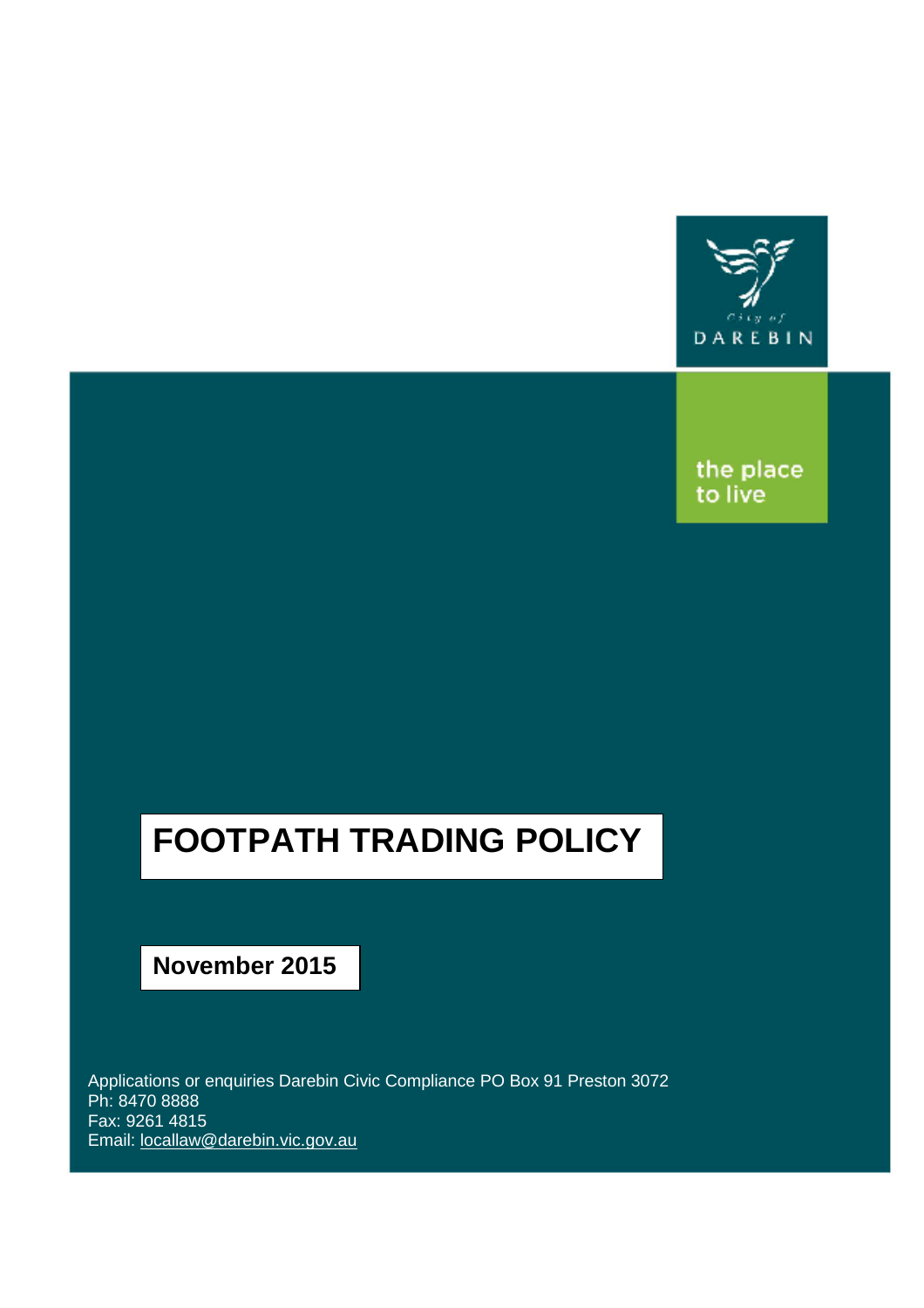## **1.0 Introduction**

This Policy is used to manage the use of public footpaths within the Darebin Municipality for commercial purposes. It acknowledges the primary role of the footpath as a pedestrian thoroughfare and the importance of clear and unimpeded access for pedestrians of all abilities.

Footpaths are also a location for community infrastructure including electricity poles, signs, public seating and rubbish bins. The footpath can also be a location for commercial and non-commercial activities like advertising boards, display of goods and outdoor cafes recognising that opportunities for these activities are limited.

The Footpath Trading Policy should be considered in conjunction with Council's General Local Law 2015, which contains provisions that enable enforcement and the Darebin Planning Scheme. Planning and Liquor Licensing controls apply to the supply and consumption of liquor on the footpath.

The policy does not address obstructing the footpath for building construction and works, festivals, street stalls, fundraising and collections or busking. These activities are governed by Council Local Law and separate policies and guidelines apply.

#### **1.1 Policy Objectives**

- 1. Provide a safe, clear and unimpeded path of access for pedestrians of all abilities.
- 2. Improve pedestrian accessibility in areas that attract high pedestrian volumes.
- 3. Provide for appropriate footpath trading activities that contribute to the vibrancy and economic viability of Activity Centres.
- 4. Enhance the urban amenity and identity of Activity Centres.
- 5. Ensure high quality design and finish of all footpath trading activities e.g. cafe furniture, display cases and racks and signs.
- 6. Ensure access is maintained to public infrastructure including items such as street furniture, signs, public transport, service pits and the roadway.
- 7. Improve the management of road related areas

#### **1.2 Definitions**

Footpath means the area between a property boundary and the face of the nearest kerbside of a road, which is provided for use by pedestrians.

Footpath Trading Activities m eans the use of the footpath for commercial gain and includes outdoor eating, display of goods and signs.

Pedestrian means any person travelling along a footpath, including people with mobility aides.

Wayfinding sign means sign providing directional information to major activities and community services.

Flags/Totems refers to the different sign types used to indicate public transport roadside stops e.g. bus and tram stops and taxi ranks.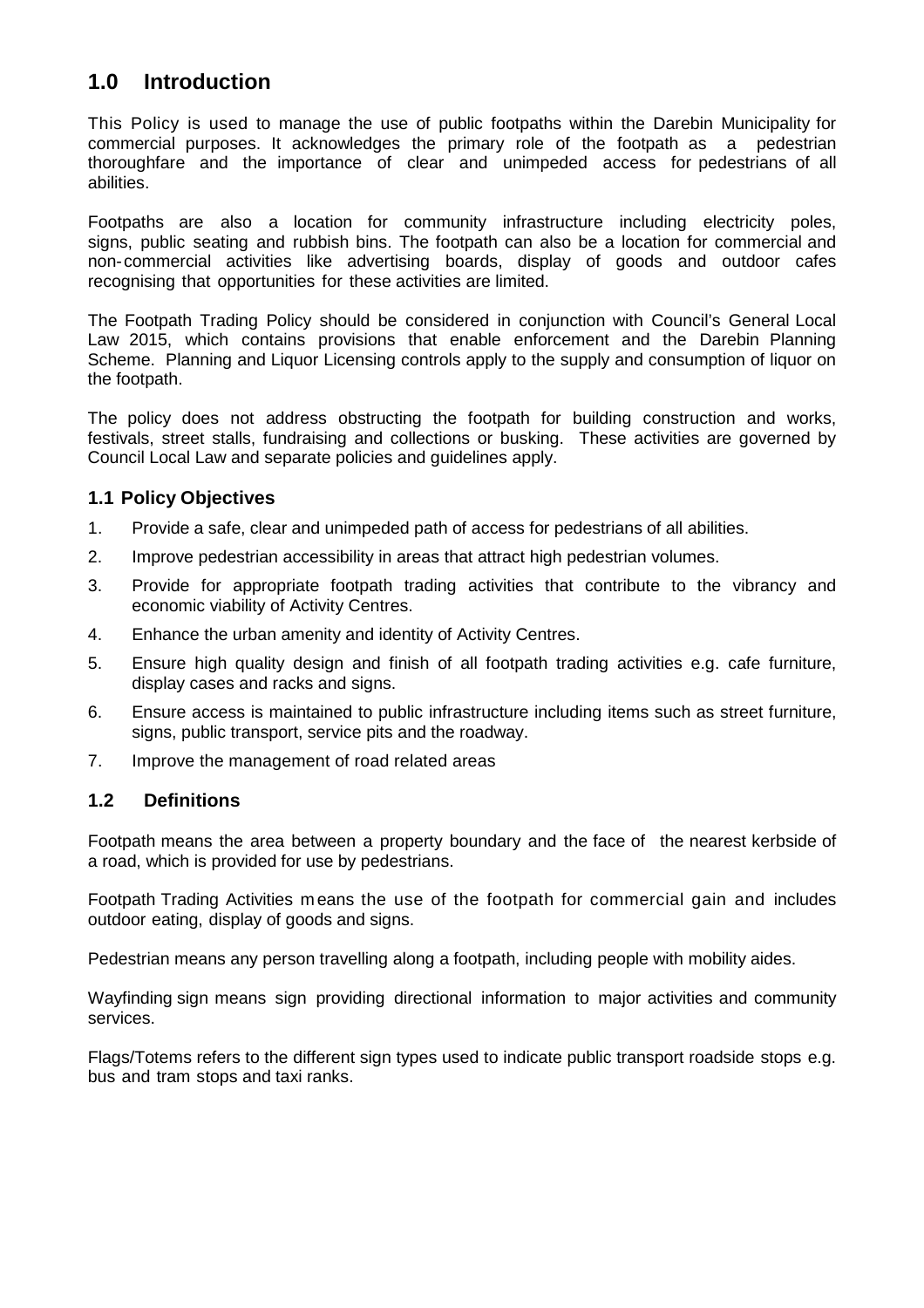## **2.0 Footpath Zones and Setbacks**

#### **2.1 Footpath Zones**

The footpath is defined by three zones that govern its use including the Pedestrian Zone, the Kerbside Zone and the Trading Zone.

The setbacks associated with each zone are intended to provide for pedestrian access, safe driving conditions, and access to infrastructure, public transport, the roadway and intersections. These setbacks are consistent with requirements and guidelines outlined in the *Disability Discrimination Act* 1992, the City of Darebin Disability Access & Inclusion Strategy 2015 - 2019, Australian Standards for Access and Mobility (AS1428.2-1992), *Road Management Act* 2004, Road Rules Victoria 1999, *Liquor Control Reform Act* 1998, *Tobacco Act* 1987, *Planning and Environment Act* 1987, *Building Act* 2003 and Building Regulations 2006*.*



**Typical Section** 

## *2.1.1 Pedestrian Zone*

The Pedestrian Zone is the area of the footpath adjacent to the building or property line and should provide a continuous accessible path of travel for people of all abilities. The Pedestrian Zone also includes the area above the footpath to a height of 2.4m. No items should protrude into the Pedestrian Zone.

In order to comply with both the Disability Discrimination Act and Australian Standard requirements the minimum width of a Pedestrian Zone will be set at 1.8m. The Pedestrian Zone will be reduced to 1.5m where footpaths are too narrow to accommodate a 1.8m Pedestrian Zone in accordance with Appendix 1. However, if the Trading Zone is used to display goods for sale then the Pedestrian Zone will be retained at 1.8m in width to prevent customers accessing goods from blocking the walkway.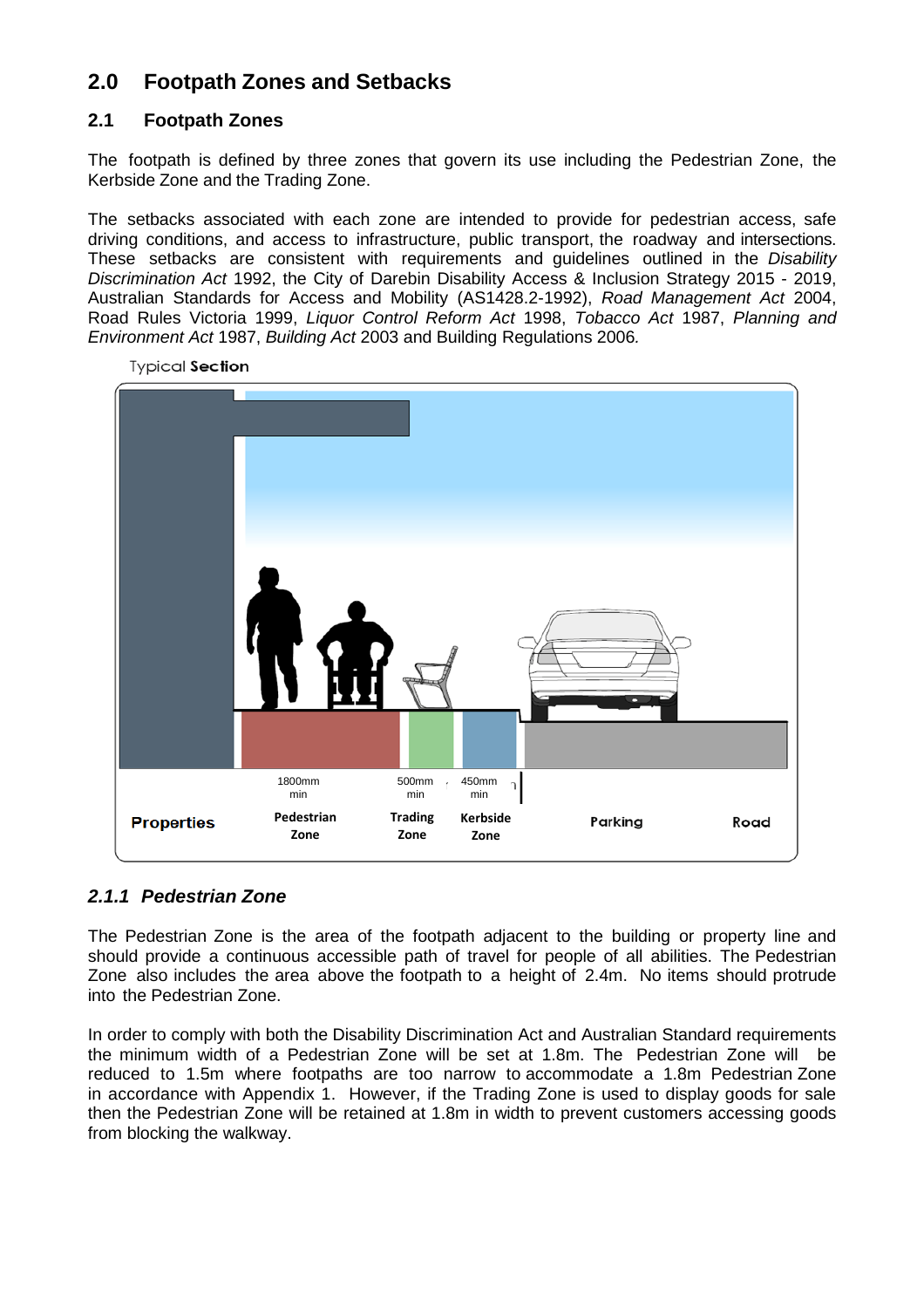Pedestrians must have clear access on and above this section of the footpath. A clearance of 2.4 metres should allow people to walk along safely without hitting their head on items above the Pedestrian Zone of the footpath. Some items may be allowed to overhang the Pedestrian Zone, if they are at least 2.4 metres above the footpath.

Generally the verandah height (or equivalent) will be the maximum height of items above the footpath. The City of Darebin's Outdoor Advertising Policy and Guidelines will direct the use of advertising in this area (this includes permitting fixed under-verandah signs but prohibiting moveable banners, flags etc.).

#### *2.1.2 Kerbside Zone*

The Kerbside Zone provides a buffer section between the footpath and the roadway. It also allows for access to and from parked vehicles.

The following minimum setbacks apply:

- 0.6m kerbside setback is required for Angle parking
- 0.45m kerbside setback is required for Parallel parking

#### *2.1.3 Trading Zone*

The Trading Zone is the area between the Pedestrian and the Kerbside Zones that has been allocated for footpath trading activities. The Trading Zone varies according to the width of the footpath and other conditions that may influence it and may not always be available.

An application for use of the Trading Zone that is adjacent to an intersection (may affect  $2 - 3$ properties within the vicinity of an intersection), will be assessed by Council's Traffic Engineer to determine the required setbacks.

#### *2.1.4 Setback Requirements*

There are a number of standard setbacks that apply to the Article Section:

|    | <b>Conditions</b>                                                                                                                                                       | <b>Setback</b>                                                                                    |  |  |
|----|-------------------------------------------------------------------------------------------------------------------------------------------------------------------------|---------------------------------------------------------------------------------------------------|--|--|
| 1. | Setback of Trading Zone from property front                                                                                                                             | 1.8 $m$ (minimum) $*$                                                                             |  |  |
| 2. | Setback of Trading Zone from Kerbside (Kerbside<br>Section)                                                                                                             | $0.6m*$                                                                                           |  |  |
| 3. | Setback of Trading Zone from adjoining property<br>boundary (Access Section)                                                                                            | 0.45m                                                                                             |  |  |
| 4. | Setback of footpath trading items from infrastructure<br>e.g. street trees, rubbish bins, bicycle racks, public<br>seating, telephones, wayfinding signs, fire hydrants | 1 <sub>m</sub>                                                                                    |  |  |
| 5. | Setback of permanent cafe screens from service pits<br>(underground infrastructure)                                                                                     | 1 <sub>m</sub>                                                                                    |  |  |
| 6. | Setback of Trading Zone from Bus Stops                                                                                                                                  | Prohibited in the area from the bus flag to 9<br>metres on the approach to the bus flag/totem     |  |  |
| 7. | Setback of Trading Zone from Tram Stops                                                                                                                                 | Prohibited in the area from the tram flag to 20<br>metres on the approach to the tram flag/totem* |  |  |
| 8. | Setback of Trading Zone from parking spaces for<br>people with a disability                                                                                             | 1.6 <sub>m</sub>                                                                                  |  |  |
| 9. | Setback of Trading Zone from Loading Zones                                                                                                                              | $0.6m*$<br>No permanent or temporary cafe screens<br>permitted                                    |  |  |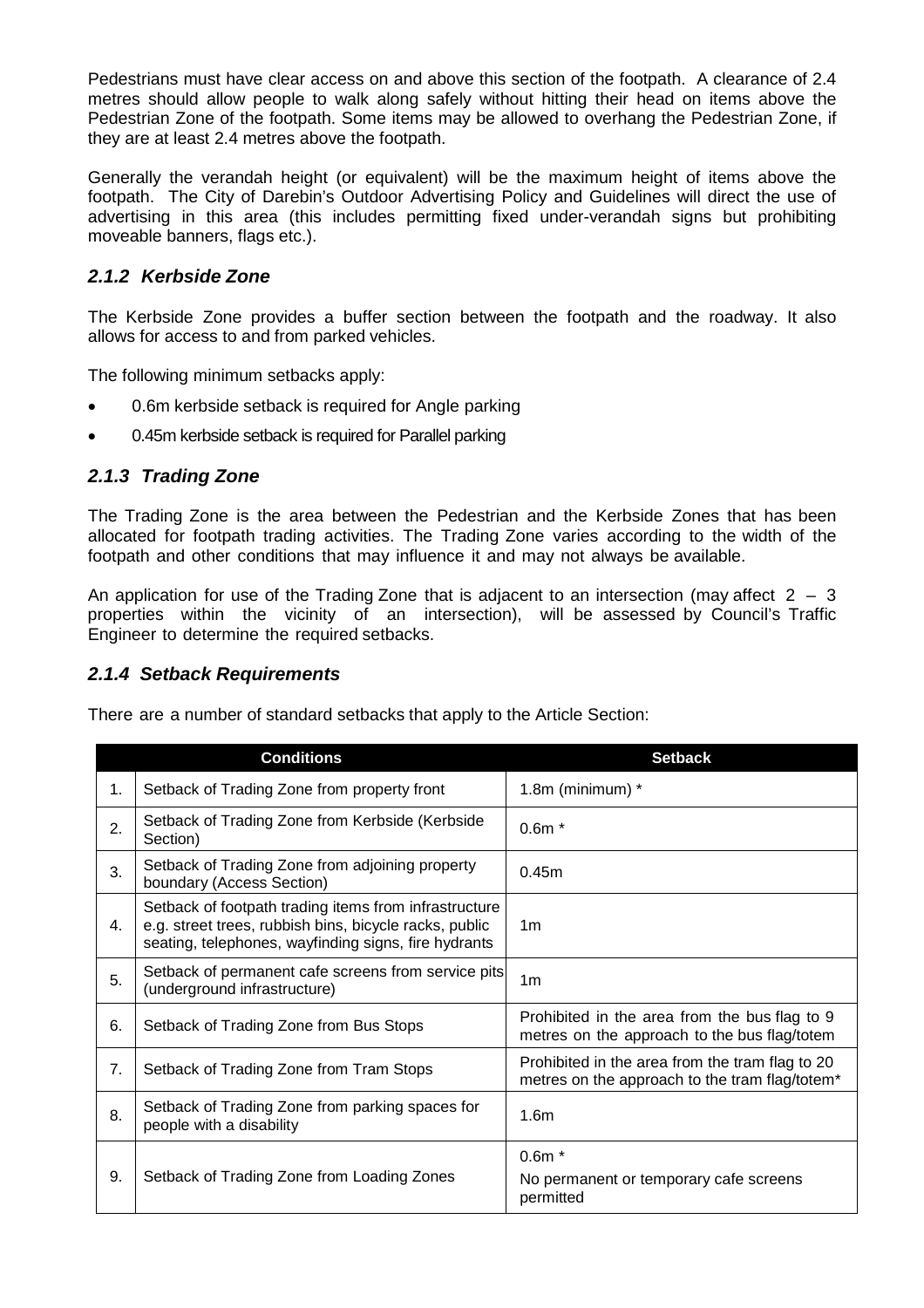|     | <b>Conditions</b>                                                                                                                      | <b>Setback</b>                                                                                             |  |  |
|-----|----------------------------------------------------------------------------------------------------------------------------------------|------------------------------------------------------------------------------------------------------------|--|--|
| 10. | Setback of Trading Zone from Taxi Ranks                                                                                                | Prohibited in the area from the taxi totem/flag<br>to 6 metres on the approach to the taxi<br>totem/flag * |  |  |
| 11. | Required Clearances for properties adjacent to<br>intersections and crossovers (may affect $2 - 3$<br>properties near an intersection) | To be assessed by Council's Transport<br><b>Management Officer</b>                                         |  |  |
| 12  | Public Transport Super stops and kerb outstands                                                                                        | To be assessed by Council's Transport<br>Management and Planning officers                                  |  |  |

\*Dispensations may apply

## *2.1.5 Access Section*

To ensure that pedestrians can easily and safely access footpaths from the road there will be designated Access Points between each business. No fixed or temporary items/structures may be placed within the area set aside for an Access Point.

The Access Section must be a minimum of 0.9m in width.

Generally additional Access Sections will be located approximately every ten metres.

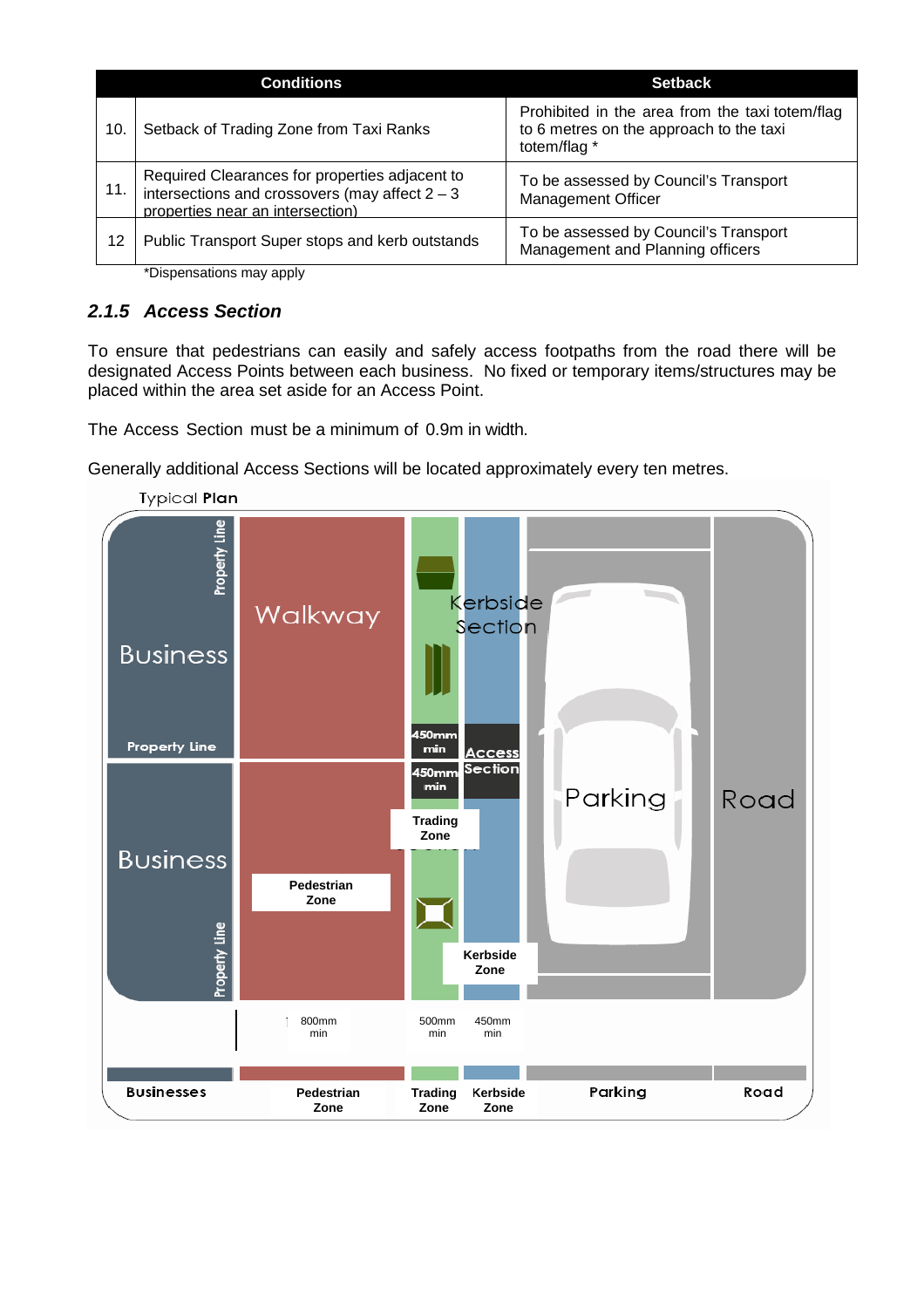## **3. Operation and Design Guidelines**

#### **3.1 General Requirements**

Footpath trading activities must:

- a) Only be placed in the Trading Zone of the footpath and where applicable within Council installed markers.
- b) Positively contribute to the amenity of the area.
- c) Not impact detrimentally on people or property in the neighbourhood because of unreasonable noise caused by patrons, amplified music, litter and a lack of cleanliness of the area.
- d) All activities placed within the Trading Zone must align to the boundary adjacent to the Kerbside Zone to maximise the amount of space for pedestrian movement.
- e) Not be of a permanent nature or of a fixed installation (with the exception of approved cafe screens).
- f) Be of a high quality design, construction and finish that Council considers attractive and will complement the character of the streetscape and contributes to the visual and urban amenity of the area.
- g) Be of sturdy and safe construction.
- h) Not include sharp, protruding or moving parts.
- i) Not be fixed to any Council or other infrastructure.
- j) Not cause damage to the footpath.
- k) Not be illuminated, reflective, flashing or animated in any way or can be mistaken for a traffic sign.
- l) Does not obstruct a driver line of sight, distract or confuse a driver.
- m) Must be maintained to an appropriate standard at all times as determined by Council.
- n) Only be placed on the footpath during the normal trading hours of the business.

#### **3.2 Advertising Boards (A-Boards)**

- a) A-Boards may be allowed only in the Trading Zone of the footpath and not against the building line or shop front.
- b) A maximum of one (1) A-Board per ground floor rateable property. Where a property has multiple frontages on different streets or roads e.g. properties located on intersections Council will consider (1) one A-Board for each different street frontage. This does not apply to properties that have multiple adjoining street frontages on the same street or road e.g. a double fronted property.
- c) Council will consider the location of one (1) A-Board adjacent to an access for properties that are located upstairs, downstairs or to the rear of the property. Council *will not* permit additional A-Boards for properties occupied by multiple tenants that share a common access.
- d) Only be placed on the footpath during the normal trading hours of the business.
- e) Must not exceed a total height of 1.2m and total width of 0.75m.
- f) Must be removed from the footpath during unsuitable weather conditions e.g. excessive wind.
- g) Must be of a design and construction approved by Council.
- h) Must not cause undue obstruction for pedestrians or road users.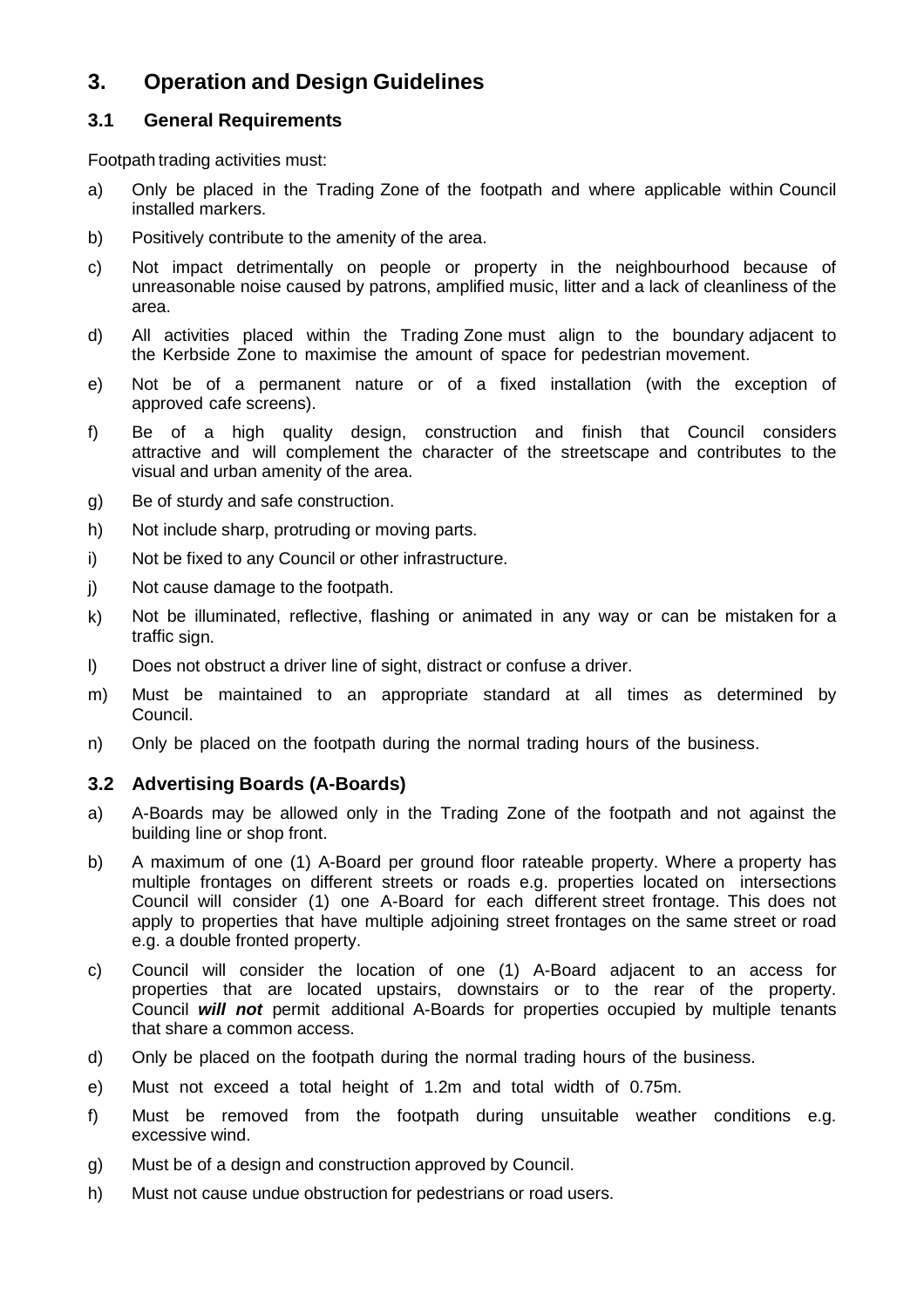- i) Must not contain information that Council considers offensive or is illegal or offensive.
- j) A-Boards are for advertising, however no additional advertising material should be attached to the board (i.e. balloons, banners, streamers etc.)

#### **3.3 Display Cases and Racks**

- a) Display cases and racks must be designed specifically for display purposes.
- b) Must be safe, sturdy, and windproof.
- c) Must be setback to the kerbside zone.
- d) Must be setback 300mm from the Pedestrian zone to prevent customers accessing goods from blocking the walkway.
- e) Display cases and racks must be secured by a Council approved locking device.
- f) Should be designed to prevent damage to footpaths.
- g) Must be of a design and construction approved by Council.
- h) Should not cause tripping points to pedestrians.
- i) Should not be of a material that will easily deteriorate or discolor.
- j) Must be removed after trading hours (no permanent displays will be considered)
- k) Council will not permit improvised devices such as shopping trolleys, milk crates, laundry baskets, moving trolleys and market style shopping carts.
- l) The maximum dimensions for a display case and/or rack inclusive of product are: Height  $-1.2m$  Length  $-1.8m$  Width  $-0.75m$
- m) There is a maximum limit of two (2) display cases or racks in front of any one property. Council will consider applications for more than 2 display cases or racks where a property has multiple frontages or a frontage that exceeds 6m.
- n) Goods can only be displayed in an approved display case or rack and not placed directly on the ground.
- o) Display cases and racks to be free of all coverings.
- p) Display of foodstuffs must comply with Council's Health requirements.
- q) Goods for sale must be in the Article section of the footpath.
- r) The walkway width must be kept to a minimum of 1.8 m in areas where the article section contains goods displayed for sale.
- s) Goods displayed must be for sale and not for storage purposes

#### **3.4 Outdoor Dining Areas - General**

- a) All items associated with outdoor dining areas including tables and chairs, umbrellas, cafe screens, and outdoor heaters may only be placed outside a premises registered under the *Food Act (Vic.) 1984* to serve food and/or beverages. It is the responsibility of the applicant to show evidence of current registration.
- b) The outdoor dining area is to be kept clean and tidy at all times.
- c) All items are to be placed in the Trading Zone only and the business must monitor and relocate items that may be moved by patrons into the Pedestrian, Kerbside and Access Sections.
- d) Ensure that patrons do not move furniture or block the Pedestrian Zone with chairs and their own items e.g. prams and pets when using the area.
- e) For safety reasons, where the Trading Zone is narrow (1m in width) no chair should back onto the Pedestrian Zone.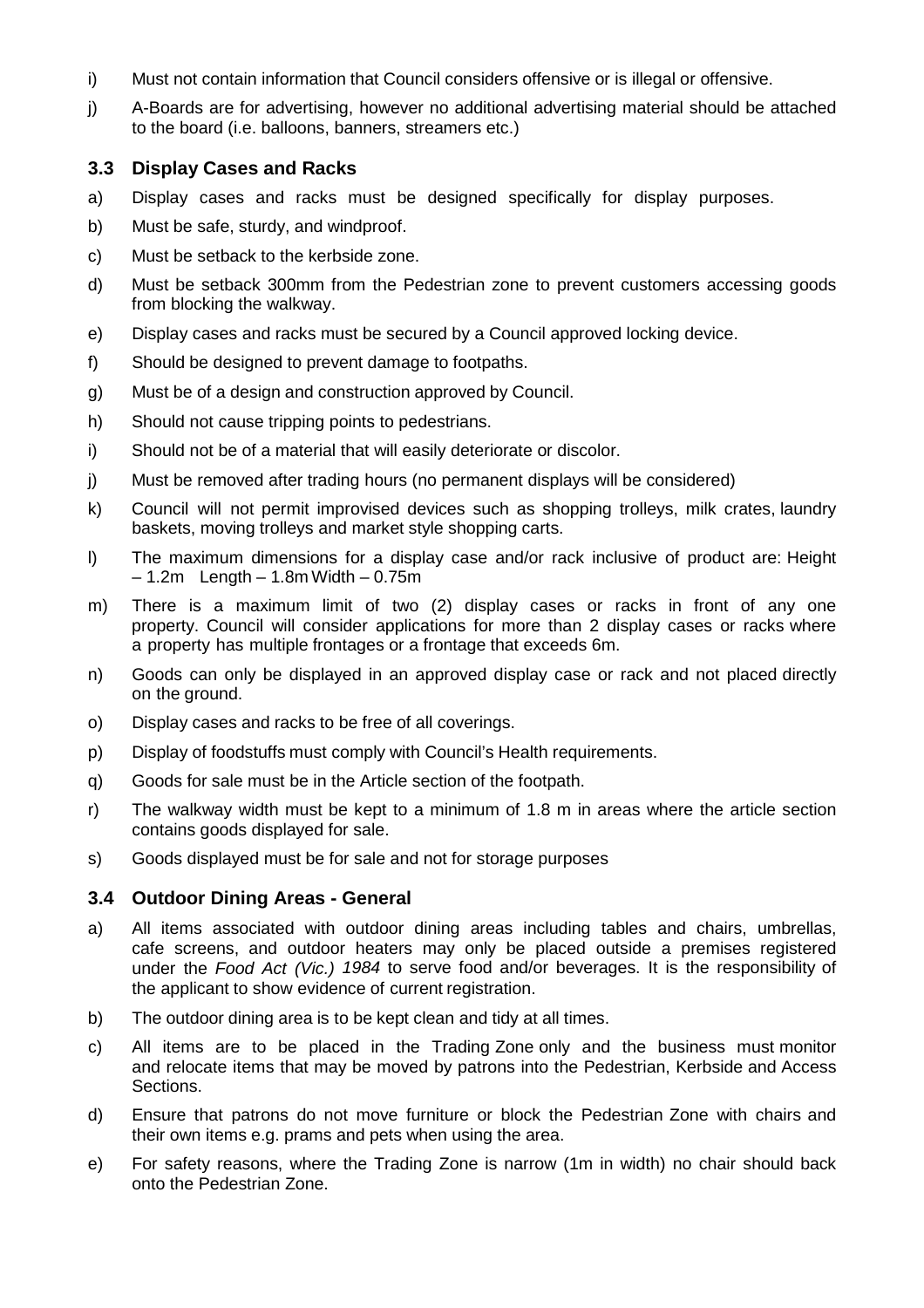- f) Waiting staff at the premises must prioritise and facilitate access by all footpath users.
- g) Liquor is not to be sold, consumed or served within the Article Section unless in accordance with a liquor license. Any premises where alcohol is served or consumed on the footpath must include the footpath as part of the "licensed area" on its liquor licence and evidence provided when applying for a Footpath Trading Activities permit.
- h) Cash registers, counter, waiting stations, storage facilities or other items of this nature are not permitted on the footpath.
- i) No food or drink is to be prepared, cooked or heated on the footpath.
- j) The applicant will reimburse Council the cost of reinstating any damage to the footpath or nearby Council infrastructure as a result of the applicant's use of the footpath area.

#### **3.5 Tables and Chairs**

- a) Must be safe, sturdy, portable and windproof.
- b) In order to prevent damage to the footpath, items must:
	- a. have a minimum 30mm, diameter solid leg in areas where the pavement is of asphalt construction
	- b. have rubber stoppers on legs in all other locations
- c) Must be of a design and construction approved by Council.
- d) Should not be of a material that will easily deteriorate or discolor.
- e) Must be removed after trading hours (no permanent furniture will be considered)
- f) Should be placed perpendicular with the road (and not placed with the back facing the road if there is no screen)
- g) Stools are permitted provided the above design criteria is met

#### **3.6 Umbrellas**

- a) Must provide an underside clearance from the footpath of 2.1m.
- b) Must not extend beyond the Trading Zone.
- c) Must not be used under/beneath verandahs.
- d) Must be removed from the footpath during unsuitable weather conditions e.g. excessive wind.
- e) Rain water from umbrellas should be discharged outside the "Pedestrian Zone".
- f) Must not cause undue obstruction for pedestrians or drivers.
- g) The design must include an appropriate locking device that is flush to the footpath surface. The footing installation shall be capped or fitted with a cover such that any openings in the footpath, when the umbrella is removed, do not form a trip hazard. The design must comply with the requirements of AS1482.1 Section 7. The device should be inserted no deeper than 350mm into the footpath. Sandbags, bricks and improvised devices are not permitted. Ring "Dial before you Dig" before conducting works on Council's footpath. Traders will need to appoint a suitably experienced and qualified contractor to undertake the works.
- h) Business identification and promotional advertising on umbrellas must not exceed 50% of the total area of umbrella.
- i) Promotional advertising to be limited to products or services sold by the business excluding tobacco, alcohol, gambling or any offensive material. Other information and photography are not permitted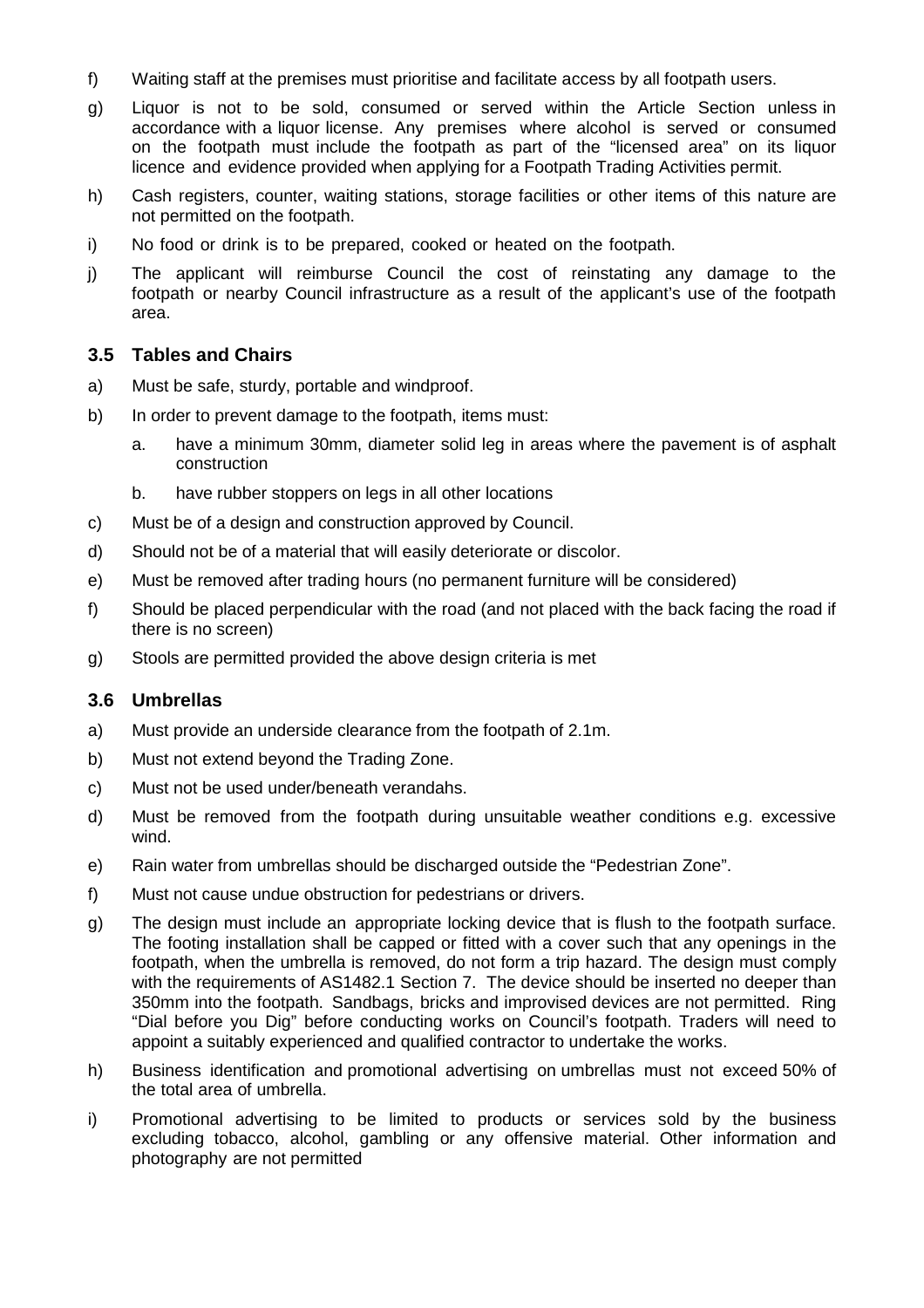

#### **3.7 Café Screens**

Cafe screens generally delineate an outdoor cafe area and provide a level of protection from the wind and weather. Council allows either fixed glass screens or temporary canvas style cafe screen designs. Glass cafe screens are of a fixed nature e.g. do not require removal outside trading hours and canvas cafe screens are installed during trading hours only.

#### **Fixed Screens**

- a) Must only be associated with the use of the footpath for an outdoor eating area.
- b) Must be a fixed height of 1.5m. A screen must provide some protection to patrons from the wind and weather.
- c) Fixed screens must secure to a lock in device. The device should be inserted no deeper than 250mm into the footpath. Sandbags, bricks and improvised devices are not permitted. Ring "Dial before you Dig" before conducting works on Council's footpath.
- d) Must be positioned in the Trading Zone of the footpath.
- e) If glass is used it must contain transparent panels of toughened safety glass or equivalent that will be fire resistant and not easily deteriorate or discolour.
- f) Must be of a stable and safe construction and installation.
- g) The design is limited to one section located parallel to the roadway and may include fixed end sections or folding end panels.
- h) Design effects that limit screen transparency in anyway are not permitted.
- i) If the screen is not marked by either advertising or a decorative pattern, a horizontal colour strip must be provided approximately 1.4m above the footpath to be visible for vision impaired people.
- j) Business identification and promotional advertising on cafe screens must not exceed 25% and be restricted to the lower part of the screen.
- k) Promotional advertising to be limited to products or services sold by the business excluding tobacco, alcohol, gambling or any offensive material.
- l) The writing of menu's and specials is restricted to the end sections of fixed glass café screens and must be positioned below 1.2m, be hand written with a removal marker and be specific to menu items, costs and daily specials only.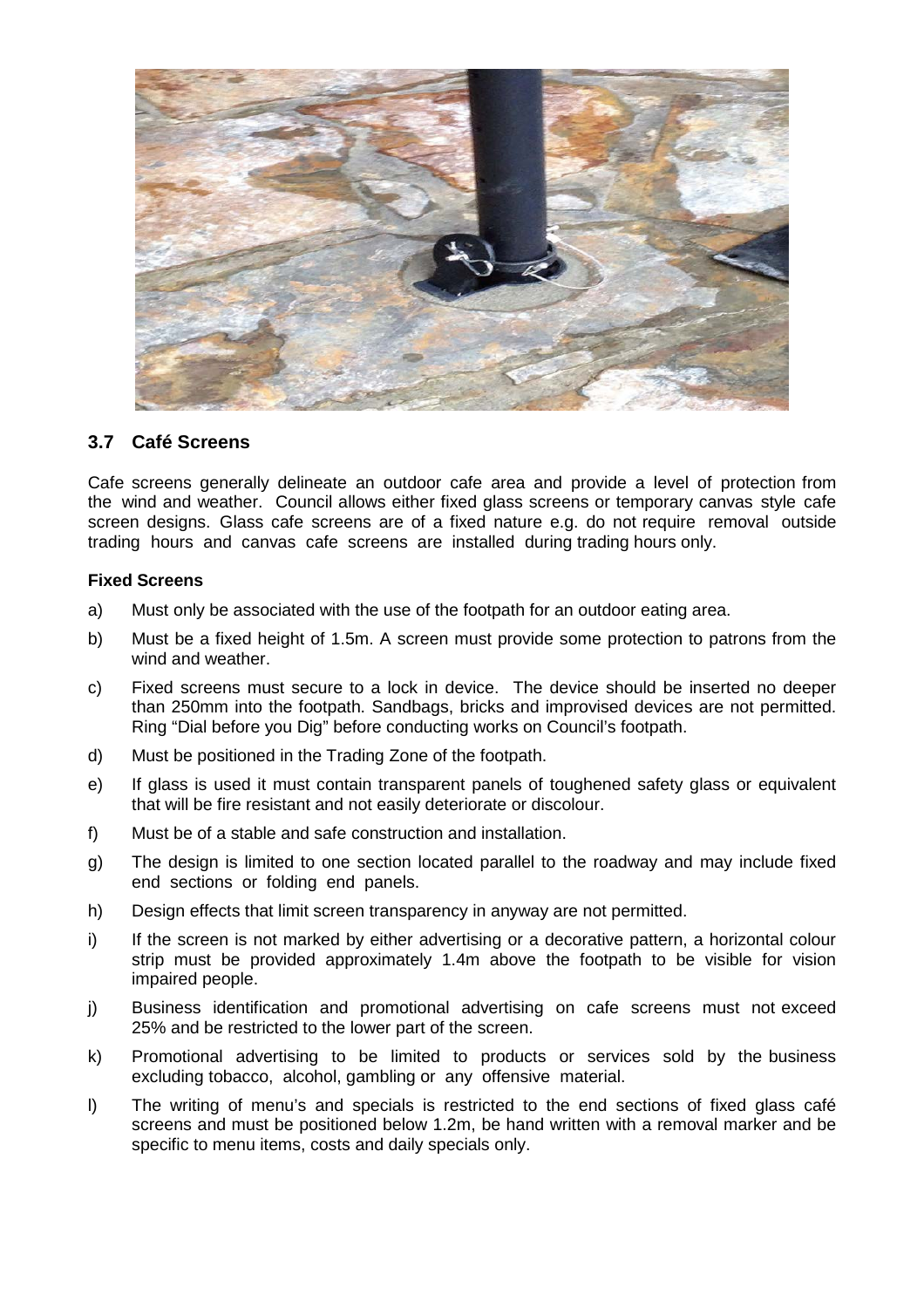- m) Fixed screens must be maintained free of damage at all times and cleaned regularly. Any failure to maintain the fixed screen including immediate replacement when scratched, cracked or broken and repair of damage to the frame structure will result in cancellation of the permit and removal of the screen at the applicant's cost.
- n) If a permit lapses, and the fixed screen is not removed from the Article Section, Council will remove the screen at the applicant's cost.
- o) The applicant will reimburse Council the cost of removing a fixed screen, and repairing or replacing any damage to the footpath or nearby Council infrastructure as a result of the applicant use of the footpath area.

#### **Temporary Cafe Screens**

- a) Must only be associated with the use of the footpath for an outdoor eating area.
- b) Must not exceed a total fixed height of 0.9m.
- c) Must be positioned in the Trading Zone of the footpath.
- d) Temporary Cafe Screens may be secured by sandbags. Improvised devices are not permitted.
- e) Business identification and promotional advertising on cafe screens must not exceed 25% of the total area of each panel of the cafe screen.
- f) Promotional advertising to be limited to products or services sold by the business excluding tobacco, alcohol, gambling or any offensive material.
- g) Must be constructed from durable material.
- h) Must not be a fluorescent, neon or reflective colour.
- i) Only be placed on the footpath during the normal trading hours of the business.
- j) The applicant will reimburse Council the cost of removing the lock in device and repairing or replacing any damage to the footpath or nearby Council infrastructure as a result of the applicant's use of the footpath area.

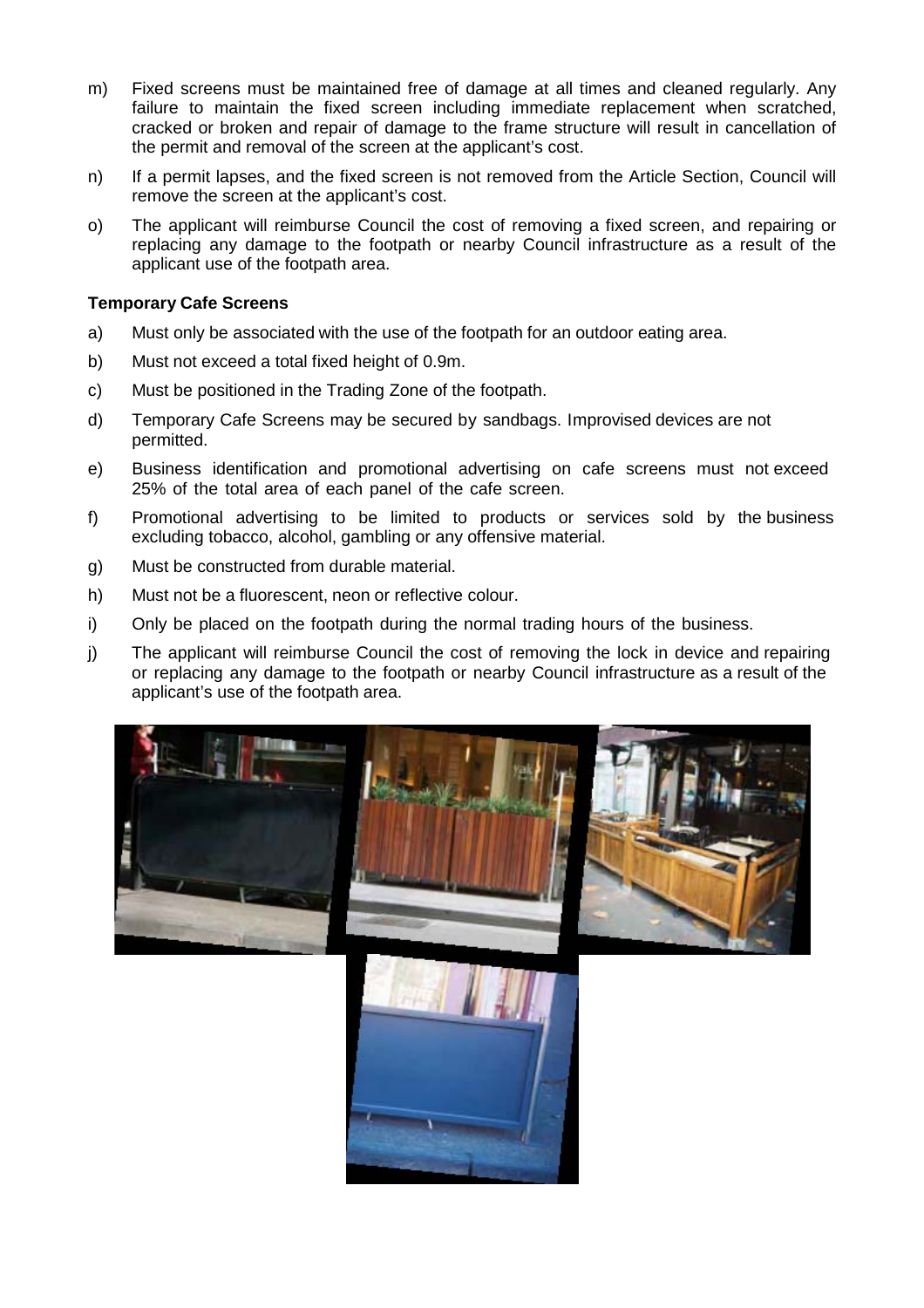#### **3.8 Blinds and Awnings**

#### Note: A Building Permit is required

Blinds and awnings are generally attached to building verandahs for the purpose of providing shade and protection to the footpath area, e.g. outdoor café or produce (i.e. meat or other food stuffs displayed in the window). Inappropriate and excessive use can detrimentally impact on the desired character safety and function of streets.

Blinds and awnings may only be installed under verandahs or balconies as ancillary to the more permanent verandah or balcony.

A blind or awning must not without Council consent project beyond the street alignment –

- a) more than 2.4m and
- b) at any height less than 2.4m above the level of the footpath
- c) must not be used in conjunction with or attached to a screen or display case

#### **Other Requirements**

- a) Must be fixed firmly in position when down to avoid extensive 'flapping, and so that any sharp exposed plastic edges are protected. Ground level restraints have to be designed and constructed so as to avoid hazardous situations.
- b) Must be rolled up or removed:
	- Outside trading hours.
	- When the weather does not warrant their use.
	- As frequently as possible to avoid 'closure' and cluttering of the streetscape.

#### **3.9 Outdoor Heaters**

Applications for outdoor heaters that are attached to the verandah will need to comply with the requirements of Energy Safe Victoria where installations must comply with the Gas Safety Act, Gas Safety (installation) Regulations and AS5601.1. This standard covers the minimum heights, ventilation requirements and offsets from combustible materials etc.

The installation of outdoor heaters is regulated by the VBA (plumbing division) which requires the installer to be licenced and a registered practitioner.

Portable heaters must comply with the following

- a) Australian standard AS 1596.
- b) Be located within the Trading Zone.
- c) Gas bottles are to contain no more than 12 kilograms of LPG.
- d) No more than 50 kilograms of LPG can be stored on your business premises at any one time.
- e) All reasonable precautions are to be taken to prevent accidental injury to any person as a result of the use of these heaters.
- f) Only heaters that provide a low centre of gravity so as to be stable and have safety guards so that hot elements, controls and gas lines are not openly accessible or exposed.
- g) Heaters need to comply with any relevant code of practice for safety, use and storage.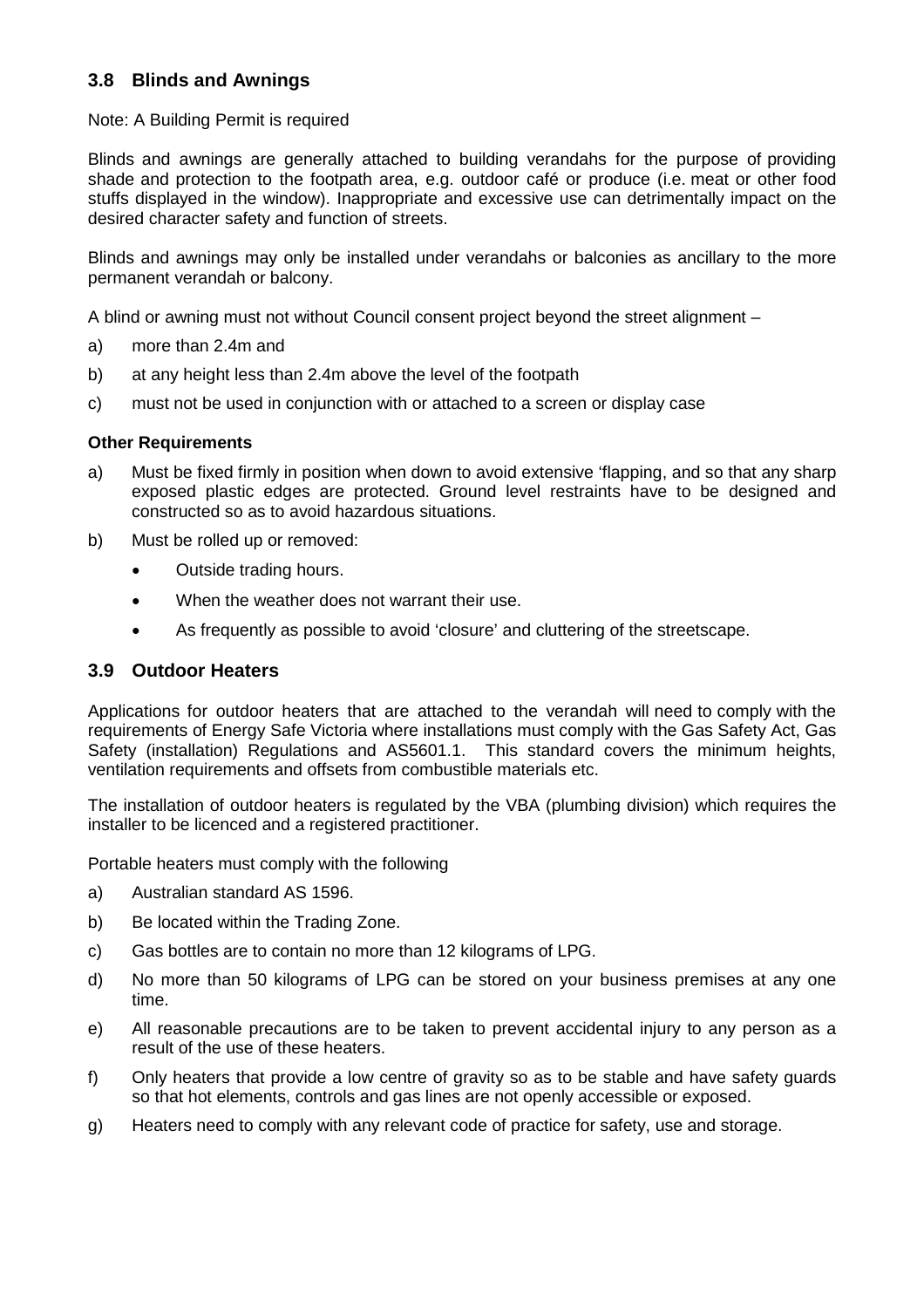#### **Copies of the relevant Australian Standard AS 1956 is available from:**

Standards Association 1<sup>st</sup> Floor, 19-25 Raglan Street South Melbourne 3205 Phone (03) 9693 3555

- h) Must only be located in the Trading Zone of the footpath.
- i) Should provide a positive contribution to the amenity of the street.
- j) Must be safely fixed.
- k) Moveable heaters (or at least the gas supply) must be removed after hours.
- l) Heaters should not be allowed if they are not serving patrons who are dining on the footpath.
- m) Must be of adequate height above patrons (at least 2.1m)
- n) Other heating devices may be considered subject to Council approval

#### **3.10 Speakers**

a) Speakers and speaker systems are not to be installed outside the shop. They must be located entirely inside the shop and situated not less than three metres from any public entrance.

#### **3.11 Planter Boxes**

- a) No permanent planter boxes are permitted.
- b) Must contribute to the improved visual amenity of the area.
- c) Must not exceed 1.2m in height about the footpath level (inclusive of plant).
- d) Planter boxes on wheels must include a wheel locking devise approved by Council.
- e) Plants must be kept healthy and well maintained.
- f) Planter boxes must be kept free of all litter including cigarette butts.
- g) Advertising on planter boxes is not permitted.
- h) Must only be located in the Trading Zone of the footpath.

#### **3.12 Windproof Ashtrays**

Windproof ashtrays must be provided for patrons at all times. The permit holder is required to regularly remove all cigarette butts and dispose of them in bins kept inside the premises. Failure to provide suitable windproof ashtrays may result in the cancellation of the permit.

Business operators must maintain the area clean and free of litter including cigarette buts

Permit holders found sweeping cigarette butts into the gutter, immediately forfeit all rights to trade on the footpath.

Traders with outdoor dining facilities are responsible for ensuring that the Walkway section is kept free of patrons congregating in front their establishment. Complaints about litter and or cleanliness may result in the operator losing access to trade on the footpath.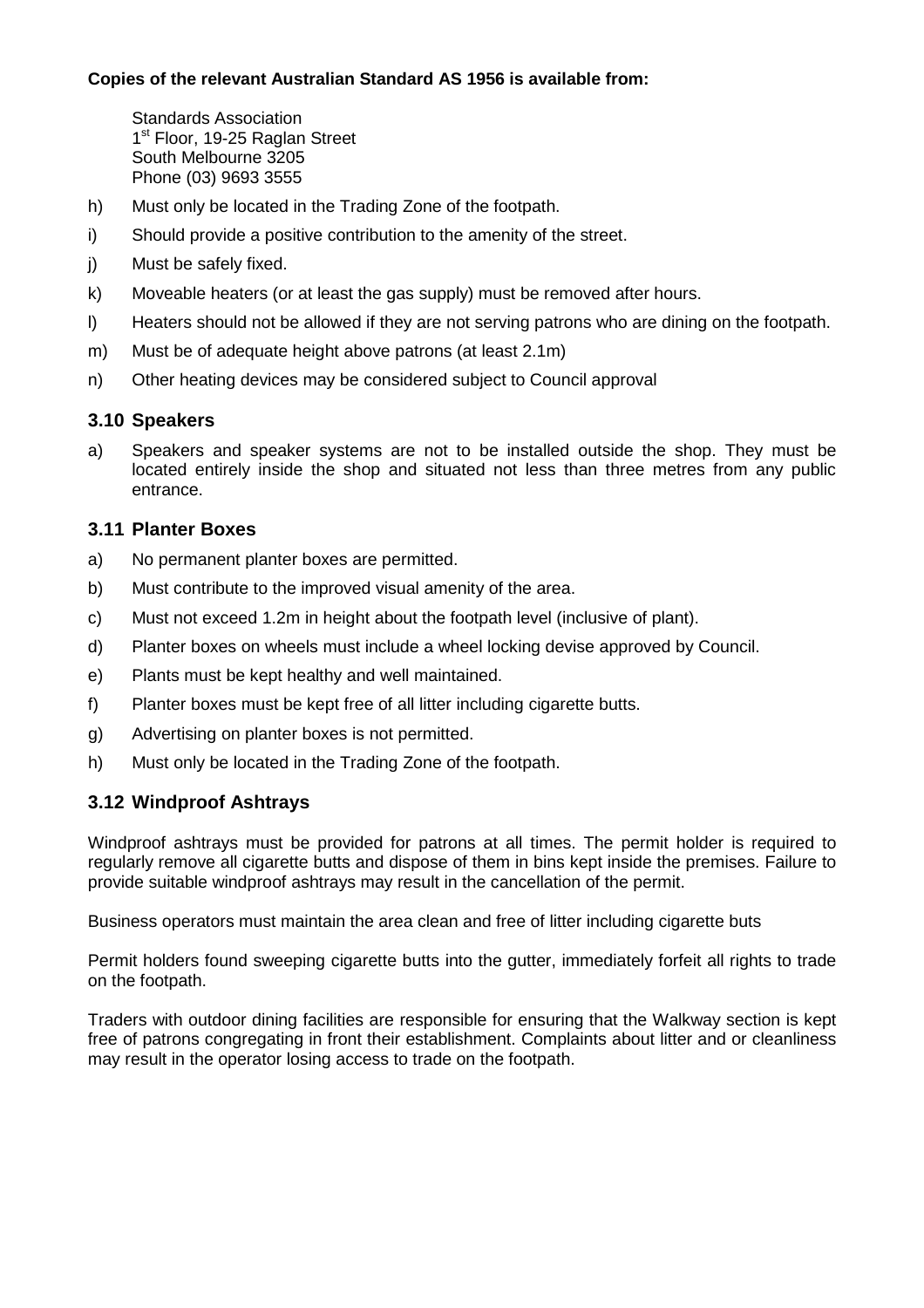## **3.13 Toilet and Sanitary Facilities**

Outdoor dining increases the overall customer seating capacity of the premises. The establishment should therefore have adequate and accessible toilet facilities for the use of customers and staff. The Building Code of Australia provides guidance on what is considered an adequate number of toilets. The Building Regulations require toilet facilities to be provided for patrons (including patrons with disabilities) and staff of restaurants, cafes and bars.

Before submitting an application for a **new** permit, the applicant must ensure that adequate toilet facilities are provided for the maximum allowable number of patrons capable of being seated inside and outside of the premises. Additionally, it is important to note that the introduction of outdoor dining will increase the overall number of patrons. To accommodate this increase, it may be necessary to upgrade the existing toilet facilities and include accessible toilets.

The following table provides guidance about the required sanitary conveniences for the maximum allowable number of patrons.

| <b>Seating</b><br><b>Capacity</b> | <b>Number and ratio of toilet facilities</b> |               |               |           |  |  |
|-----------------------------------|----------------------------------------------|---------------|---------------|-----------|--|--|
| $0 - 20$                          | <b>Customer Toilet not required</b>          |               |               |           |  |  |
| $21 - 50$                         | Females:                                     | 1 closet pan  | 1 wash basin  |           |  |  |
|                                   | Males:                                       | 1 closet pan  | 1 wash basin  |           |  |  |
| $51 - 100$                        | Females:                                     | 2 closet pans | 1 wash basin  |           |  |  |
|                                   | Males:                                       | 1 closet pan  | 1 wash basin  | 1 urinal  |  |  |
| $101 - 200$                       | Females:                                     | 3 closet pans | 2 wash basins |           |  |  |
|                                   | Males:                                       | 1 closet pan  | 2 wash basins | 2 urinals |  |  |
| $201 - 300$                       | Females:                                     | 4 closet pans | 2 wash basins |           |  |  |
|                                   | Males:                                       | 2 closet pans | 2 wash basins | 3 urinals |  |  |

#### **3.14 Hygiene and Cleanliness**

To ensure the hygiene and cleanliness of footpath areas is maintained, the following standards apply:

- a) Litter must be cleared from the trading area by the permit holder at all times.
- b) Food scraps and any other rubbish within the immediate area must be removed and deposited within the permit holder's own bins kept within the premises.
- c) Windproof ashtrays must be provided and made available during hours of trading for patrons wishing to smoke within the footpath trading area.
- d) Litter generated by footpath trading must not be swept into the street gutter, or adjacent footpath areas. It must be picked up and deposited within the permit holder's own bins kept within the premises.
- e) Trade waste must not be placed in public street bins.
- f) Screens and awnings must be kept clean and in good repair.
- g) The preparation, handling and serving of food and drinks to patrons located on the footpath must be conducted in accordance with the relevant food safety requirements.
- h) For more information visit [www.foodsafety.vic.gov.au](http://www.foodsafety.vic.gov.au/) or contact Council's Public Protection Unit on 8470 8888.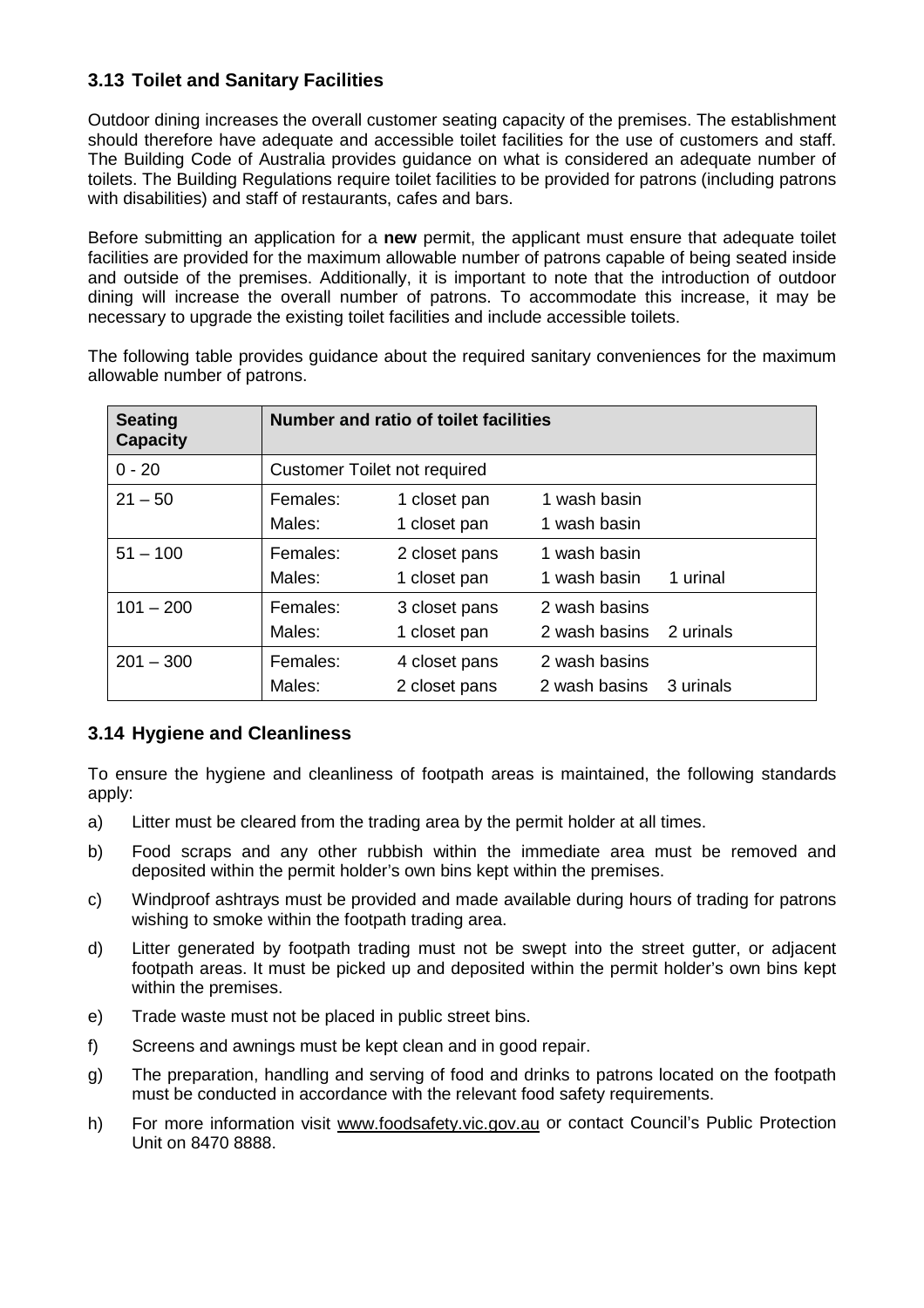i) The Council's street cleaning services operate in the early morning to ensure minimum disruption to local businesses. However, the permit holder has a responsibility to keep the street and footpath clean and must work with the Council to ensure this is achieved.

#### **3.15 Real Estate Agent Signs (Pointer Boards)**

- a) The placement of temporary real estate agent signs requires an A-Board Permit. Real estate agents may be granted a permit for signs (pointer boards) to be placed on the nature strip at or near a property for which the agent is acting.
- b) A permit must be obtained for each real estate agency prior to using signs/pointer boards on public land.
- c) No sign may be placed on the road, on any roundabout, traffic island or garden bed, or where it creates any hazard to pedestrian or vehicle safety.
- d) Real estate agent signs (pointer boards) are only to be placed within two hours of the activity that they are advertising, and removed within two hours after the activity has ceased. ('Corflute' style pointer boards or similar are not to be attached to any Council controlled assets)

## **4. General Management**

#### **4.1 Application Process**

The use of a Council footpath for footpath trading activities is determined by this Policy and related legislation and permissible only through the issue and compliance with a Footpath Trading Permit.

The first step in obtaining a permit is to complete and submit the application form.

Council will then assess the application in accordance with this policy. Council officers will contact the applicant to discuss conditions and modifications if required. If the application complies with the policy then a permit may be issued. A permit becomes valid once the application is approved and total fee paid. All approved permit holders will be sent a sticker which must be displayed in the front window of the business to show that they have a current permit.

#### **4.2 Information to be included with Application**

The Application should be accompanied by the following information to enable Council officers to commence the assessment process:

**A copy of the current planning permit** (only applies to outdoor dining applicants): or written advice from the Council's Statutory Planning Unit indicating that a planning permit is not required for the proposed or existing use of the premises.

**Site plan of existing conditions:** a plan at scale 1:100 accurately showing the width of the building frontage, the footpath from the outside edge of the kerb to the building line, location of building line and the type of abutting properties, existing trees, light poles, signs, existing street furniture, pits, fire hydrants, car parking and other features. All dimensions associated with the footpath area should be shown.

**Site plan of proposed footpath trading activity:** a plan at scale 1:100 accurately showing the area and layout of the proposed footpath activity. This includes the proposed location of chairs, tables, screens, heaters, umbrellas, advertising signs, etc.

**Photographs of the site:** clearly showing the proposed footpath trading activity zone relative to buildings and existing features in the footpath area.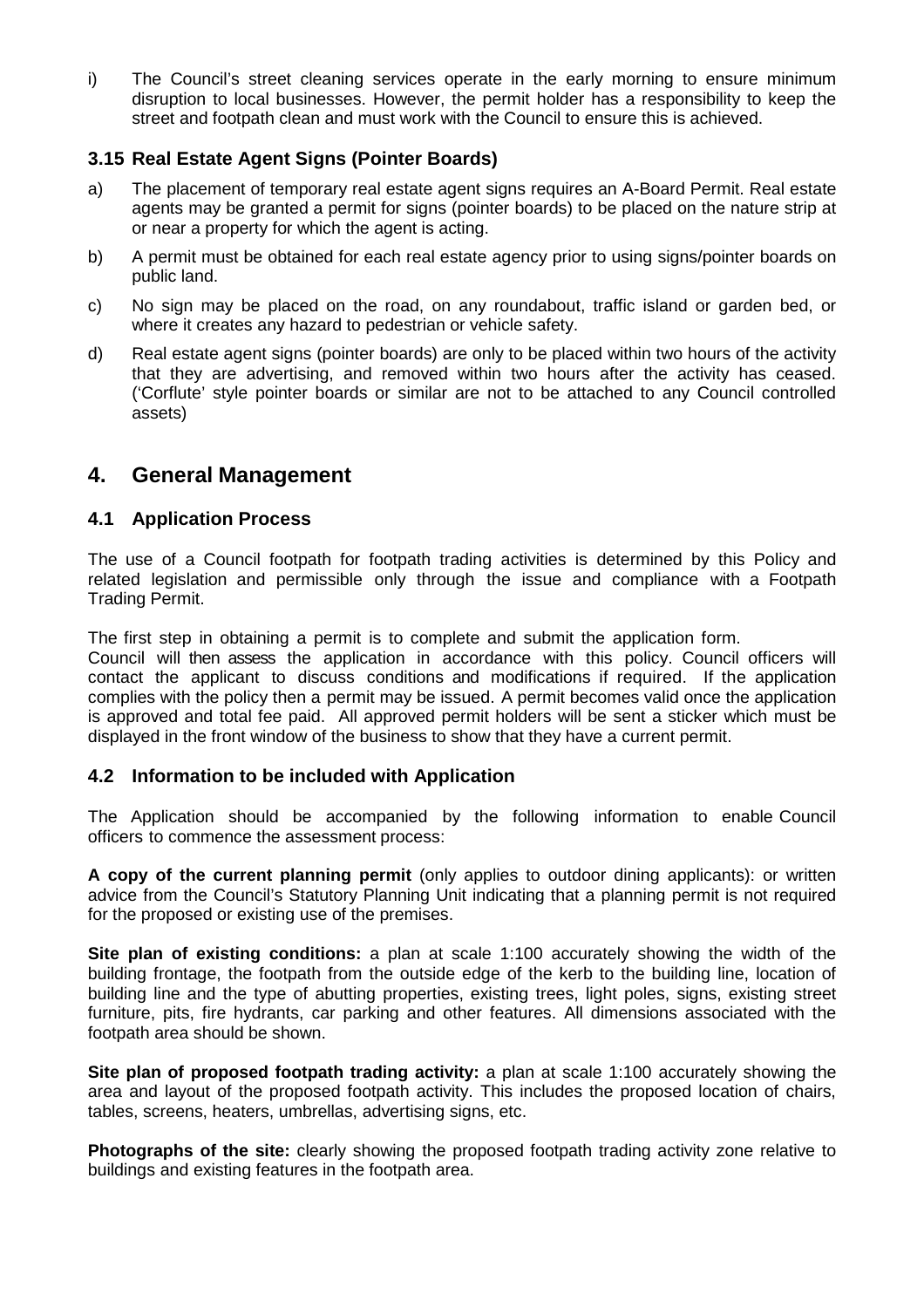**Details of furniture:** colour photographs or detailed design drawings of proposed furniture to be used including screens, planter boxes, heaters and umbrellas.

**Details of advertising:** a colour photograph or detailed design drawings of any proposed advertising logo, and clear indication of its size and all locations within the trading zone.

#### **Public Liability Insurance:** Covered by Council **and included in the Permit fee**

**Copy of Liquor Licence:** including plan of licensed area.

Letters of consent: in writing from the owner and/or occupier if the applicant wishes to operate from in front of the adjacent property. This permission must be submitted to Council each year.

**Any other relevant details** where applicable including;

- a) Current registration to serve food and/or beverages under the Food Act (Vic.) 1984.
- b) Liquor license that includes the footpath as part of the "licensed area" when alcohol is to be consumed or served in this area.
- c) If an application includes advertising on a cafe screen, Council requires photographs of the external business premises (front and sides as applicable) showing all advertising in context with the building.
- d) Council officers may request additional information.
- e) Council will consider the relocation of street furniture including pubic seating, bicycle racks and rubbish bins on the following basis:
	- Council officers are able to locate an alternative and suitable location.
	- If the applicant can find an alternative location and obtain approval from affected parties.
	- The applicant agrees to the up-front cost of relocation.
	- The relocation of street furniture can be a time consuming activity and applicants should be aware that an alternative location may not always be available or achieved in the timeframe desired by the applicant or not at all.

#### **4.3 Annual Permit**

- a) Council only issues annual permits and all permits expire on 30 June each year.
- b) Council will send current permit holders a renewal application however renewal is not automatic and it is the applicant's responsibility to complete and submit the renewal application within the appropriate timeframe to avoid the permit lapsing.
- c) Annual permits are not transferrable.
- d) Permits are only valid during the hours the premises is open for business.
- e) Council may revoke a permit in the event that the applicant breaches the conditions prescribed in the policy (see 4.6 Compliance) or:
	- A change in a law or regulation that impacts the conditions upon which the permit was issued.
	- Council may be required to make changes i.e. car parking, roadworks or footpath improvements that may impact the conditions upon which the permit was issued.
- f) Under defined conditions outlined in Section 2. Footpath Zones and Setbacks, Council will consider dispensation. Dispensation can only be issued by Council and the reduced widths will be specified in the permit.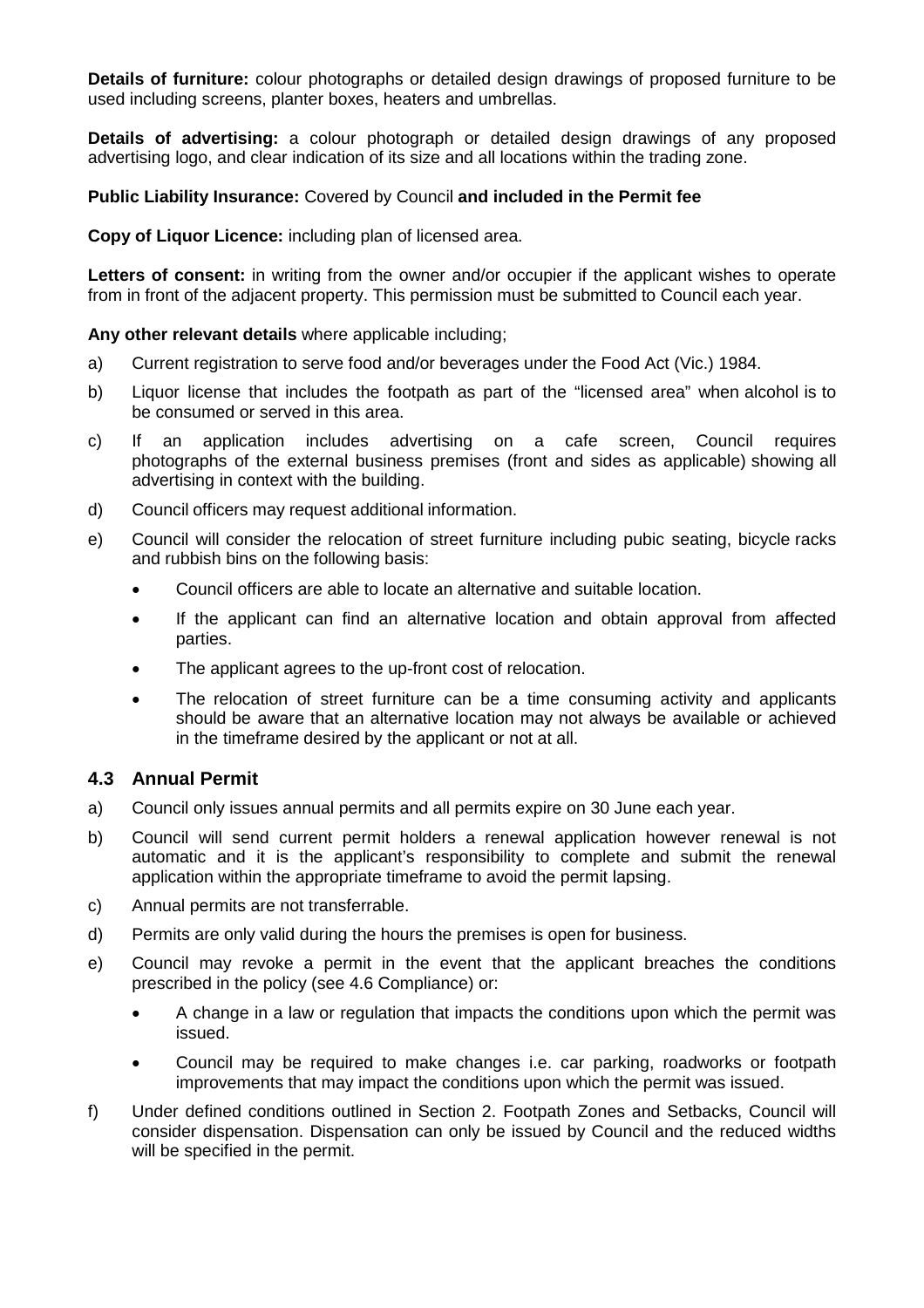#### **4.4 Transition Period**

a) Existing permit holders that are impacted by the policy changes listed below will not be required to comply with the new policy provisions until 1 July 2016.

#### **4.5 Compliance**

At different times Council will inspect footpath areas to ensure permit holders are complying with this Policy and the related statutory requirements. Council also responds to complaints made about footpath obstructions from local residents, visitors and businesses. Compliance action will be taken in the event that Council learns a permit holder is in breach of this policy and the permit issued.

Council can issue notices, on the spot fines, revoke a permit, impound items or take Court action for any breach to this Policy or offences under Council's Local Laws.

Depending on the seriousness and regularity of the breach, the general process for compliance consists of:

- 1. Verbal warning
- 2. Notice to comply
- 3. Penalty Infringement Notice

A Penalty Infringement Notice will result in the cancellation of the permit and restrict eligibility to obtain another permit for a minimum of twelve (12) months from the date the permit is cancelled.

#### **5. Fees**

- a) Council charges annual fees for the placement of items on the footpath as per the schedule of fees below.
- b) New applications that have never been issued a permit by Council will be issued at half the fee prescribed in the schedule of fees when the application is received from 1 January to 1 June.
- c) Once approved, Council does not issue fee refunds unless Council has been required to cancel the permit due to a change in a law or regulation that impacts the conditions upon which the permit was issued.
- d) Council charges a fee to transfer a Footpath Trading Permit from one permit holder to another.
- e) Fees are reviewed annually as part of Council's budgeting process.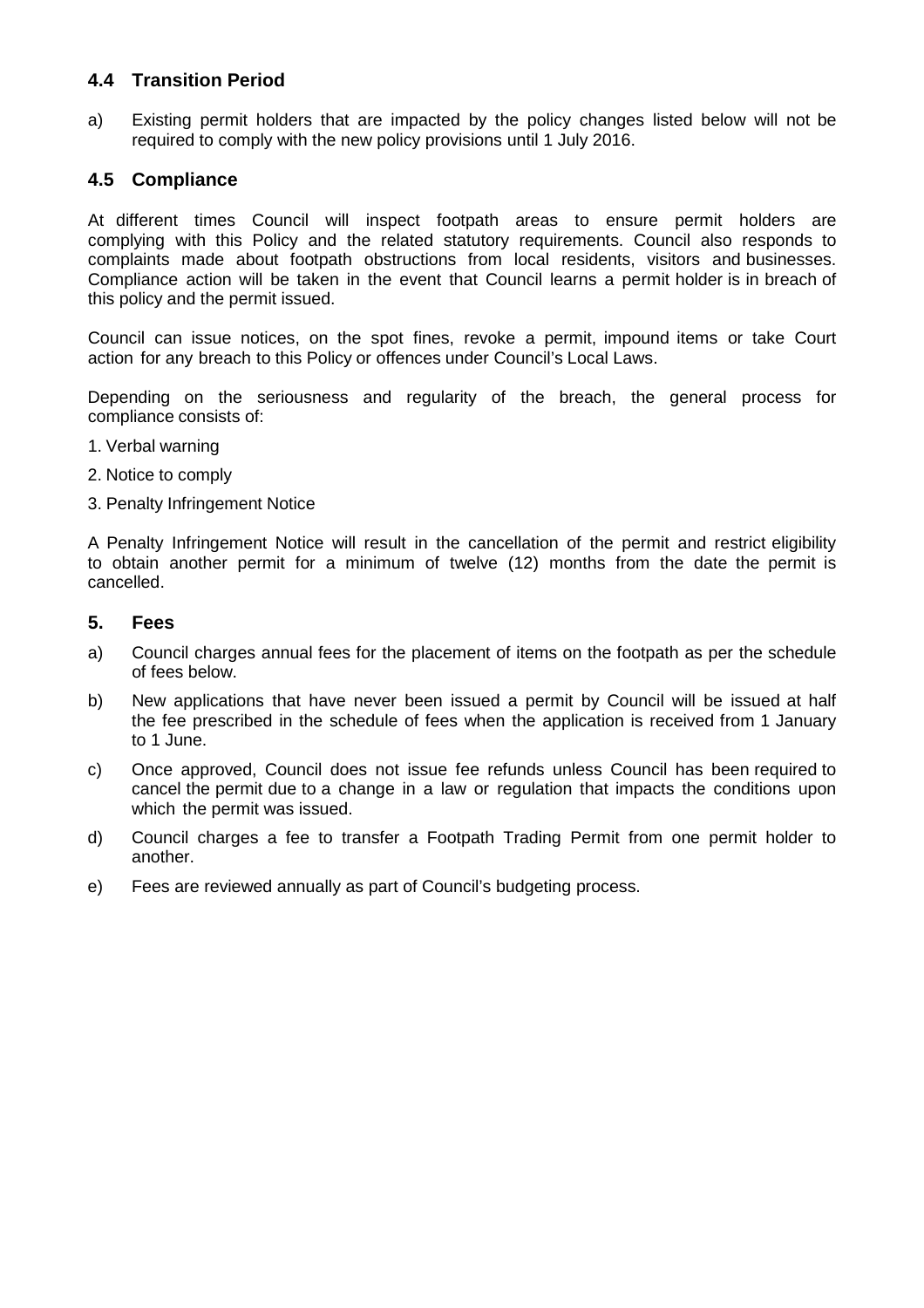## **Appendix 1 Footpath Widths**

Darebin has many narrow footpaths and to balance the use of footpaths for trading/activity the preferred minimum of 1.8m is not always required. Footpath widths impact on the consideration of an application. If a footpath is wider than 3.5m, a clear walkway of at least 1.8m must be provided. Footpaths that are below 3.5m wide must provide for 1.5m of clear walkway.

The following table provides an indication of the width for the main retail centres of Darebin. Many footpaths have a total width of less than 3.5m and therefore may provide a minimum Walkway Section width of 1.5m.

There may be some disputes about the actual width of a footpath in front of a specific business. Generally it is the responsibility of the applicant to measure the footpath. Footpaths do vary in width and in some circumstances Council may be required to conduct a site visit and measure the footpath.

| <b>Retail Centre</b>                               | Footpath<br>Width* | <b>Width of Kerb</b><br>Zone | <b>Minimum</b><br>required for<br><b>Pedestrian</b><br>Zone | Width of<br><b>Trading Zone</b><br>(for temporary<br>items) | Width of<br><b>Trading Zone if</b><br>$1.8m$ was<br>required |
|----------------------------------------------------|--------------------|------------------------------|-------------------------------------------------------------|-------------------------------------------------------------|--------------------------------------------------------------|
| High Street,<br>Westgarth<br>(East Side)           | 2.8 <sub>m</sub>   | 0.45m                        | 1.5 <sub>m</sub>                                            | 0.85 <sub>m</sub>                                           | 0.55m                                                        |
| High Street,<br>Westgarth<br>(West Side)           | 2.9 <sub>m</sub>   | 0.45m                        | 1.5 <sub>m</sub>                                            | 1.05m                                                       | 0.75m                                                        |
| High Street, Northcote<br>(East Side)              | 2.7 <sub>m</sub>   | 0.45m                        | 1.5m                                                        | 0.75m                                                       | 0.45m                                                        |
| High Street, Northcote<br>(West Side)              | 3.7 <sub>m</sub>   | 0.45m                        | 1.5m                                                        | 1.45m                                                       | 1.15m                                                        |
| High Street,<br>Thornbury<br>(East Side)           | 2.8 <sub>m</sub>   | 0.45m                        | 1.5 <sub>m</sub>                                            | 0.85m                                                       | 0.55m                                                        |
| High Street,<br>Thornbury<br>(West Side)           | 2.7 <sub>m</sub>   | 0.45m                        | 1.5m                                                        | 0.95m                                                       | 0.65m                                                        |
| High Street, Preston<br>(East Side)                | 3.3 <sub>m</sub>   | 0.45m                        | 1.5m                                                        | 1.35m                                                       | 1.05m                                                        |
| High Street, Preston<br>(West Side)                | 3.3 <sub>m</sub>   | 0.45m                        | 1.5m                                                        | 1.35m                                                       | 1.05m                                                        |
| Broadway, Reservoir<br>(North Side)                | 4.0m               | 0.45m                        | 1.8 <sub>m</sub>                                            | 1.75m                                                       | N/A                                                          |
| Broadway, Reservoir<br>(South Side)                | 4.1 <sub>m</sub>   | 0.45m                        | 1.8 <sub>m</sub>                                            | 1.85m                                                       | N/A                                                          |
| Edwardes St,<br>Reservoir<br>(North Side)          | 3.8 <sub>m</sub>   | 0.45m                        | 1.8 <sub>m</sub>                                            | 1.55m                                                       | N/A                                                          |
| Edwardes St,<br>Reservoir<br>(South Side)          | 4.3 <sub>m</sub>   | 0.45m                        | 1.8 <sub>m</sub>                                            | 2.05m                                                       | N/A                                                          |
| <b>Station Street,</b><br>Fairfield<br>(East Side) | 3.9 <sub>m</sub>   | 0.45m                        | 1.8 <sub>m</sub>                                            | 1.65m                                                       | N/A                                                          |